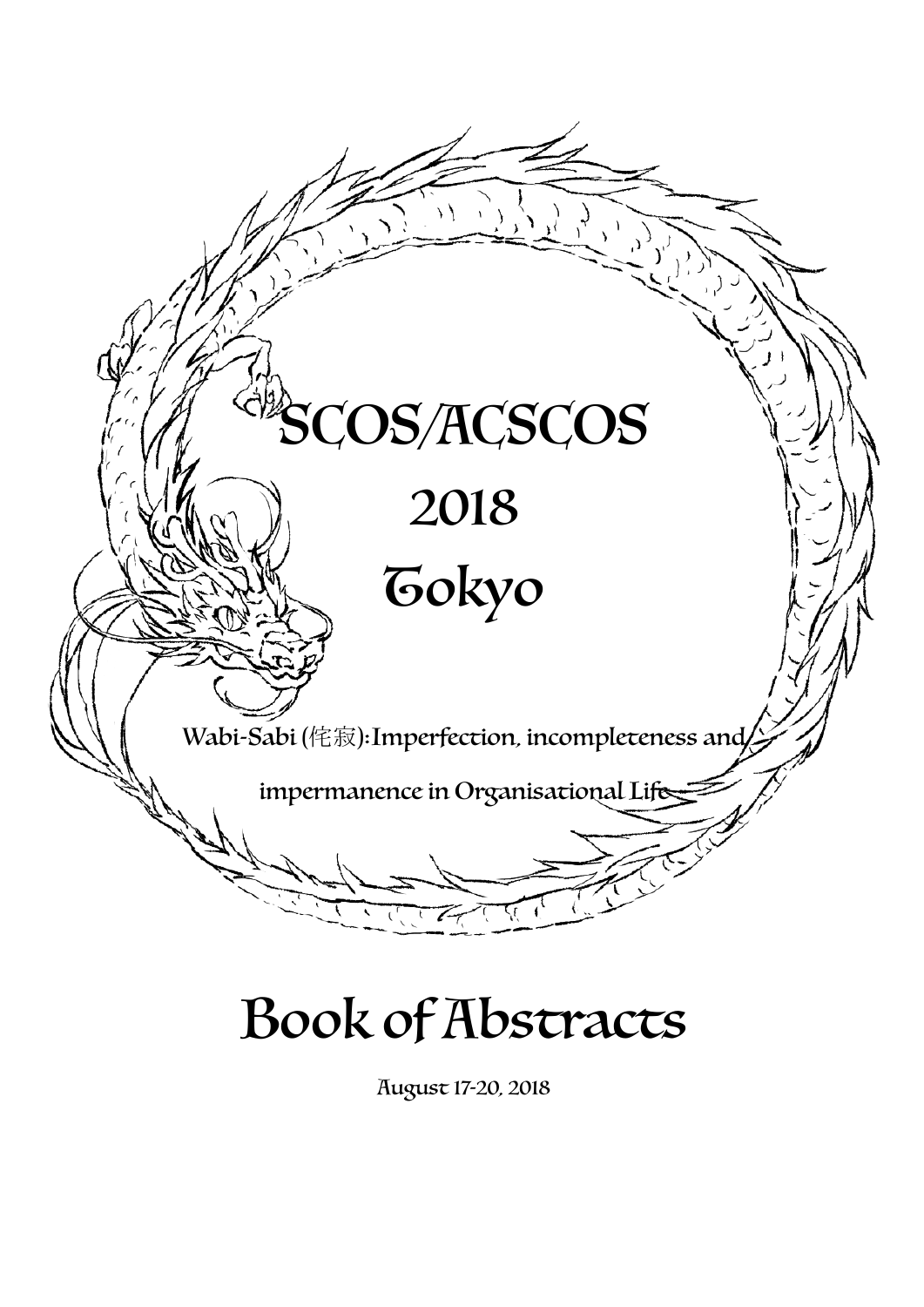## Effects of a misled understanding of 'Mastery'

## Tobias Maier and Tobias Kästner

Method Park in Germany, tobias.maier@methodpark.de, tobias.kaestner@methodpark.de

'Mastery' is one of the key components to intrinsic motivation [1] and an essential principle in lean-agile environments ("Pursue perfection"  $[2]$ , "Continuous attention to technical excellence" [3]). What happens if leaders are misinterpreting 'Mastery' while thinking it was still agile? This contribution is based on observations at a business unit of a large German enterprise. 

Mastery as a lean/agile principle means to provide an environment that reinforces learning and gives people the chance to learn by experimenting with freedom to fail and learn out of it. It implies the psychological safety of not being blamed or punished for making mistakes. The benefit from such culture is a relentlessly improving and learning organization where employees are allowed and encouraged to develop themselves in topics they are interested in. Such a culture motivates people to develop themselves towards personal mastery (technical or methodological excellence).

However, if leaders don't have that deep understanding of 'Mastery' they could easily mix it up with the idea to have an organization with only excellent people on board ('the best'). But 'Mastery' in the previously described sense is more about the way than the goal. If the leader of an organization focuses on aggregating 'the best' people without respecting current people and the process of developing them to excellence, he/she is likely to cause a cascade of dysfunctions:

1) The company's human resources strategy will be to hire only the 'best people' which are also the most expensive. The dysfunction comes with the natural limitation of 'best people': The organization needs more of them than available (on the employees' market). In turn the hired people are defined to be 'the best' which put lots of pressure on them. This is increased by the high expectations of the Executive Board which has the believe that a company full of 'best people' should be outstandingly performing.

2) The expectation of having on organization with only the best people puts high pressure to them (see issue 1). This reinforces the fear of errors which leads to a culture of hiding errors, blaming others (finger pointing) and avoiding decision-making since decisions could be wrong. Caution: Avoiding decisions may not be mixed up with the agile principle 'late decisions'.

3) The effects of issue 2) consequently prevent any fruitful organizational learning. The people are permanently overloaded by management. In turn there's less chance to develop mastery.

What are the cultural key interventions against theses dysfunctions? Over all you must gain control over operational work load:

- Create transparency by means of Kanban boards [5]
- Make the boards visible and actively show to managers
- After visualizing the work load, introduce work in progress limits: this will force management to become aware of the overload and to short down expectations